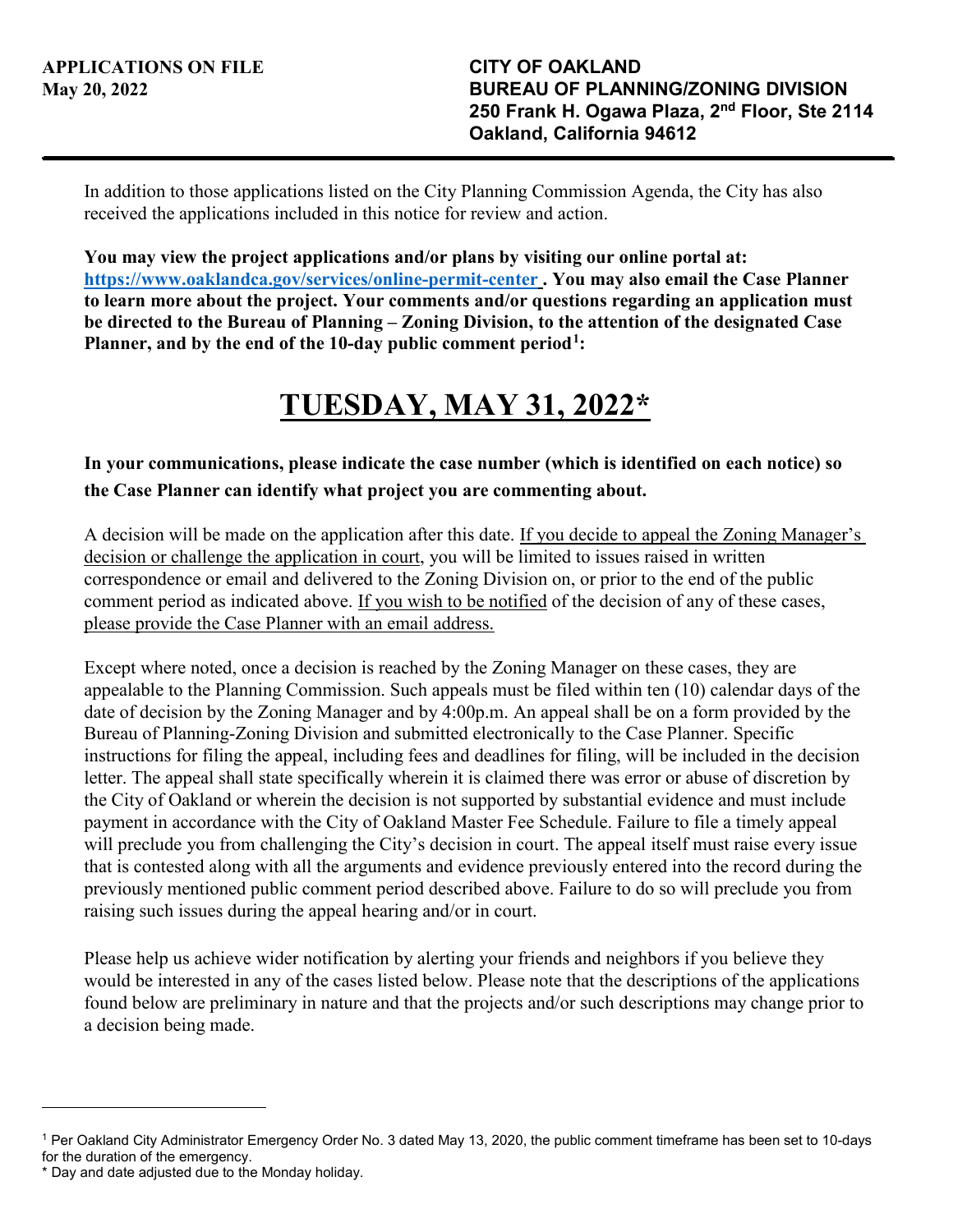| #1<br>Location:                     | 696 29th Street, Oakland, CA 94602                                             |
|-------------------------------------|--------------------------------------------------------------------------------|
| <b>Assessor's Parcel Number(s):</b> | 009-0696-072-00                                                                |
| <b>Proposal:</b>                    | Revision to construct a two-story 1,615 square foot single-family home on "lot |
|                                     | 1" of a mini-lot development.                                                  |
| Applicant:                          | Ariel Crevelai                                                                 |
| Owner:                              | Myer A H & Rosen Elena                                                         |
| <b>Case File Number:</b>            | PLN16165-R01                                                                   |
| <b>Planning Permits Required:</b>   | Regular Design Review                                                          |
| <b>General Plan:</b>                | Mixed Housing Type Residential                                                 |
| Zoning:                             | $RM-2$                                                                         |
| <b>Environmental Determination:</b> | Exempt; 15303 - New Construction or Conversion of Small Structures; and        |
|                                     | 15183 – Projects Consistent with a Community Plan, General Plan, or Zoning     |
| <b>Historic Status:</b>             | N/A                                                                            |
| <b>City Council District:</b>       | 3                                                                              |
| <b>Action to be Taken:</b>          | Pending                                                                        |
| <b>Finality of Decision:</b>        | Appealable to Planning Commission                                              |
| <b>For Further Information:</b>     | Contact Case Planner Manuel J. Escamilla at (510) 381-0188 or by email at      |
|                                     | mescamilla@oaklandca.gov.                                                      |

| <b>Location:</b><br>#2              | 3751 International Boulevard, 375 38th Avenue, and 1236-1240 37th Avenue                                                                                            |
|-------------------------------------|---------------------------------------------------------------------------------------------------------------------------------------------------------------------|
| <b>Assessor's Parcel Number(s):</b> | 033 2158-00501, 033 215800800, 033 215802201, 033 215802300 & 033<br>215802400                                                                                      |
| <b>Proposal:</b>                    | Demolition of a two-story, mixed-use building with eight residential units and a                                                                                    |
|                                     | two-story, four-plex and construction of a six-story, mixed-use building with                                                                                       |
|                                     | 4,380 square-feet of ground floor commercial space and 199 residential units.                                                                                       |
|                                     | The project under the 80% density bonus pathway for 100% affordable project.                                                                                        |
|                                     | The project is requesting the following concessions/waivers from the zoning                                                                                         |
|                                     | requirements: 1) group open space reduction from 9,900 square-feet to 9,130                                                                                         |
|                                     | square-feet; 2) rear yard setback reduction from 15' to 5'-2"; 3) elimination of<br>the 1:1 transitory setback from the 25' building height in the RM-1 Zone to the |
|                                     | 72' roof line and 78' to the parapet wall proposed; and 4) building height                                                                                          |
|                                     | increase to allow the elevator and stairs and other rooftop mechanical                                                                                              |
|                                     | equipment. The project includes the merger of five lots into one lot.                                                                                               |
| <b>Applicant:</b>                   | Elizabeth Brady (510) 679-0542                                                                                                                                      |
| Owner:                              | Elizabeth Brady, 3751 International LP                                                                                                                              |
| <b>Case File Number:</b>            | PLN22035/TPM11278                                                                                                                                                   |
| <b>Planning Permits Required:</b>   | Regular Design Review for construction of residential dwelling units and                                                                                            |
|                                     | Tentative Parcel Map to merge five lots into one lot.                                                                                                               |
| <b>General Plan:</b>                | Neighborhood Center Mixed Use                                                                                                                                       |
| Zoning:                             | CN-2/CN-3/ RM-1/ S-15 Zones                                                                                                                                         |
| <b>Environmental Determination:</b> | Section 15332- In fill Development; and 15183- Project Consistent with a                                                                                            |
|                                     | Community Plan or Zoning; (assuming Exempt)                                                                                                                         |
| <b>Historic Status:</b>             | 3751 International and 1236 37 <sup>th</sup> Avenue-Potentially Designated Historic                                                                                 |
|                                     | Properties; Oakland Cultural Heritage Survey (OCHS) Ratings: C3; The other                                                                                          |
|                                     | lots are either vacant or have an OCHS Rating of X.                                                                                                                 |
| <b>City Council District:</b>       | 5                                                                                                                                                                   |
| <b>Action to be Taken:</b>          | Pending                                                                                                                                                             |
| <b>Finality of Decision:</b>        | Appealable to Planning Commission                                                                                                                                   |
| <b>For Further Information:</b>     | Contact Case Planner Jason Madani at (510) 238-4790 or by email at                                                                                                  |
|                                     | jmadani@oaklandca.gov.                                                                                                                                              |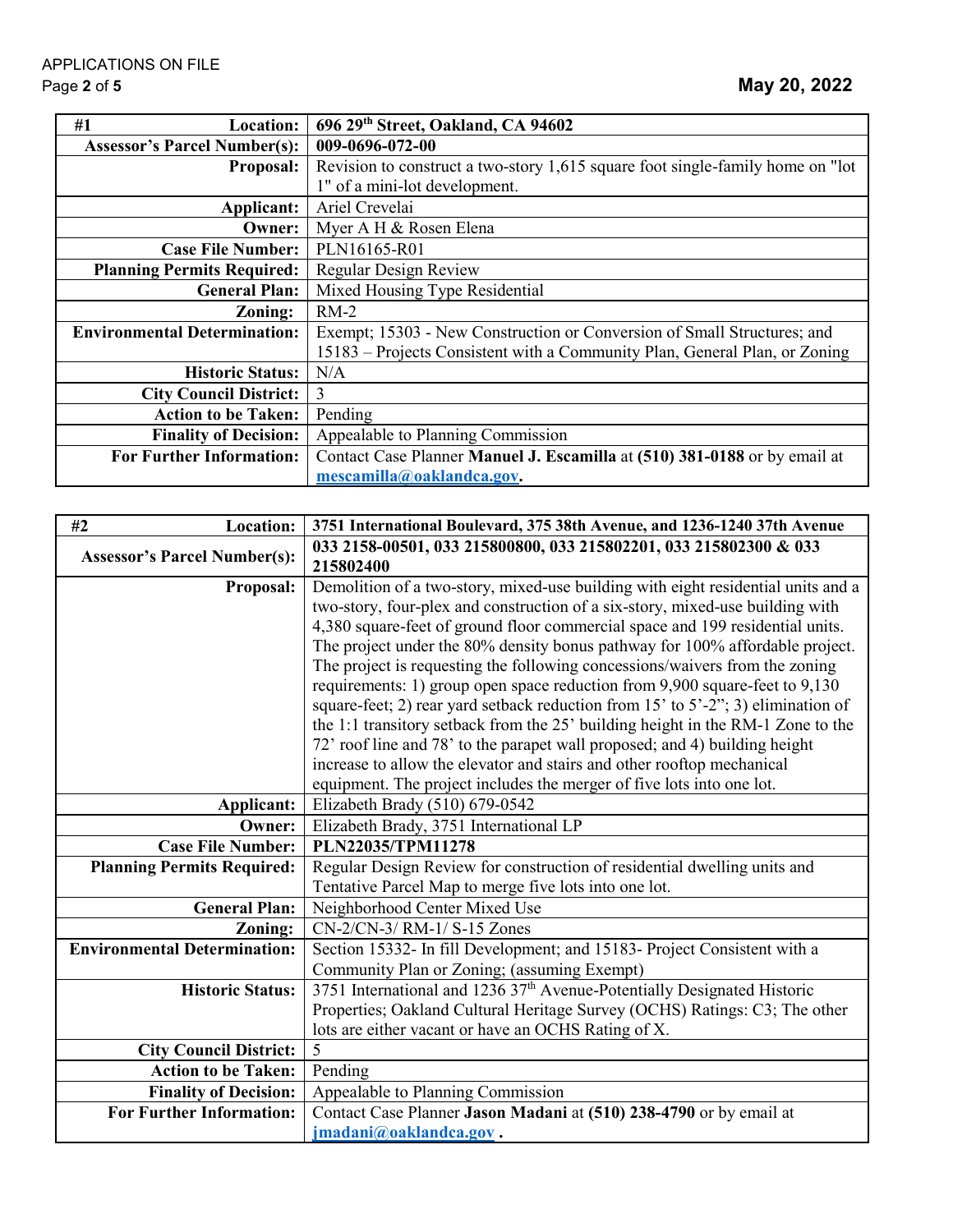| #3<br>Location:                     | 8102 International Blvd                                                   |
|-------------------------------------|---------------------------------------------------------------------------|
| <b>Assessor's Parcel Number:</b>    | 048H760603400                                                             |
|                                     | To convert a former Walgreens of approximately 13,913 square feet to a    |
| Proposal:                           | Medical Services Activity.                                                |
| Applicant:                          | Kate McGee KMplanning                                                     |
| <b>Phone Number:</b> (415)298-5219  |                                                                           |
| Owner:                              | JT-ITC Limited Investments Partnership                                    |
| <b>Case File Number:</b>            | PLN22061                                                                  |
|                                     | Minor CUP for a Medical Service Commercial activity to occupy more than   |
|                                     | 35' of street frontage in the CN-3 Zone. Regular Design review for façade |
| <b>Planning Permits Required:</b>   | improvements and new signage.                                             |
| <b>General Plan:</b>                | Neighborhood Center Mixed Use                                             |
| Zoning:                             | $CN-3/RD-1$                                                               |
|                                     | Exempt Section 15301(a)(e) Existing facilities, 15183 Projects consistent |
| <b>Environmental Determination:</b> | with the General Plan or Zoning                                           |
| <b>Historic Status:</b>             | Non-historic property                                                     |
| <b>City Council district:</b>       | 6                                                                         |
| <b>Status:</b>                      | Pending                                                                   |
| <b>Staff Recommendation:</b>        | To be determined                                                          |
| <b>Finality of Decision:</b>        | Appealable to Planning Commission                                         |
|                                     | Oakland Planner: Robert D. Merkamp Phone: (510) 238-6283; Email:          |
| For further information:            | RMerkamp@oaklandca.gov                                                    |
|                                     | Online case file link: PLN22061                                           |

| Location:<br>#4                     | 1510 Webster Street                                                             |
|-------------------------------------|---------------------------------------------------------------------------------|
| <b>Assessor's Parcel Number(s):</b> | 008-0625-032-00 & -034-01                                                       |
| <b>Proposal:</b>                    | Request for written Determination by the Zoning Manager pursuant to             |
|                                     | Condition of Approval #4 of Planning Case File number PLN20-107-R01, that       |
|                                     | the modification of the type of affordable housing units being provided as part |
|                                     | of the granted density bonus is a minor change. The project approval included   |
|                                     | 35 units designated as low income that granted a density bonus of 40.5%. The    |
|                                     | requested modification would include a mix of income categories that is now     |
|                                     | allowed under the City's updated density bonus ordinance and would include a    |
|                                     | total of 42 designated affordable units with 13 as very-low income and 29 as    |
|                                     | moderate income, which would allow for the same density bonus of 40.5%          |
|                                     | (total unit count for the project would remain at 222 as approved).             |
| Applicant:                          | Jeremy Harris / (530) 966-5777                                                  |
| Owner:                              | 1510 Webster LLC                                                                |
| <b>Case File Number:</b>            | DET22-0092                                                                      |
| <b>Planning Permits Required:</b>   | Request for written determination.                                              |
| <b>General Plan:</b>                | <b>Central Business District</b>                                                |
| Zoning:                             | CBD-P & CBD-C / CBD Height Area 6                                               |
| <b>Environmental Determination:</b> | A CEQA Analysis was prepared for this project which concluded that the          |
|                                     | proposed project satisfies each of the following CEQA Guideline provisions:     |
|                                     | Section 15183 - Projects consistent with a community plan, general plan, or     |
|                                     | zoning; Section 15183.3 – Streamlining for Qualified infill projects; and/or    |
|                                     | Sections $15168 \& 15180$ – Projects consistent with a Redevelopment program    |
|                                     | EIR; Each of which provided a separate and independent basis for CEQA           |
|                                     | compliance.                                                                     |
|                                     | No further environmental review is required.                                    |
| <b>Historic Status:</b>             | 1510 Webster - OCHS Rating: F3                                                  |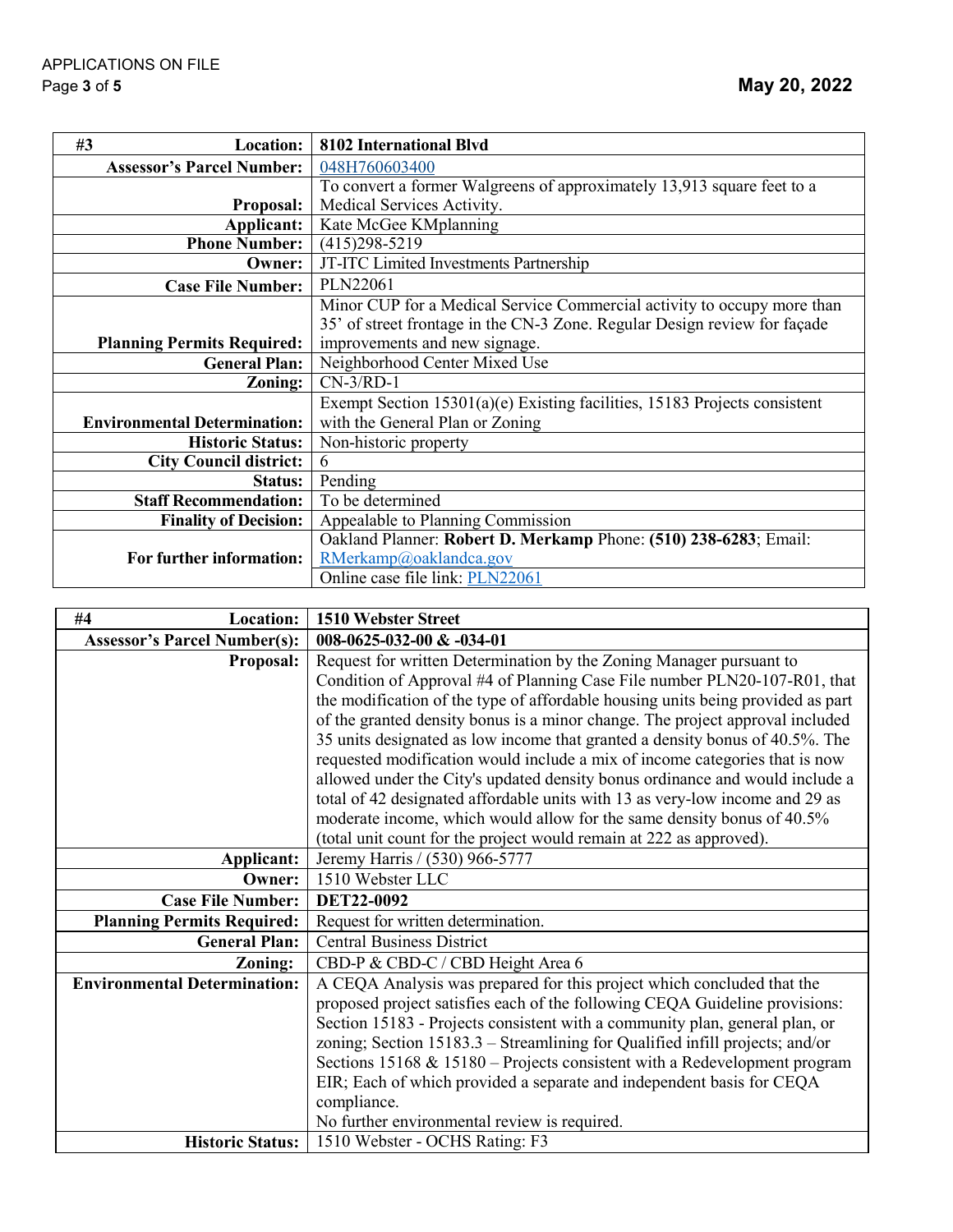| <b>City Council District:</b> 3 |                                                                                              |
|---------------------------------|----------------------------------------------------------------------------------------------|
|                                 | Action to be Taken: Decision on the application                                              |
|                                 | <b>Finality of Decision:</b> Appealable to the Planning Commission                           |
|                                 | For Further Information: Contact Case Planner Pete Vollmann at (510) 238-6167 or by email at |
|                                 | pvollmann@oaklandca.gov.                                                                     |

| #5<br><b>Location:</b>              | 4162 Lincoln Ave, Oakland, CA 94602                                              |
|-------------------------------------|----------------------------------------------------------------------------------|
| <b>Assessor's Parcel Number(s):</b> | 029-1007-035-00                                                                  |
| <b>Proposal:</b>                    | Tentative Parcel Map (TPM11069) to create three new parcels with a shared        |
|                                     | access facility. The first parcel would contain an existing detached duplex, the |
|                                     | second parcel would contain existing single-family dwelling, and the third       |
|                                     | parcel would contain an existing duplex.                                         |
| Applicant:                          | Indigo Design Group LLC, Kristin Personett                                       |
| Owner:                              | Ethan & Denise Poulos                                                            |
| <b>Case File Number:</b>            | PLN21163 (TPM11069)                                                              |
| <b>Planning Permits Required:</b>   | Tentative Parcel Map; Minor Conditional Use Permit                               |
| <b>General Plan:</b>                | Detached Unit Residential                                                        |
| Zoning:                             | $RD-1$                                                                           |
| <b>Environmental Determination:</b> | Exempt; 15315 – Minor Land Divisions; and 15183 – Projects Consistent with       |
|                                     | a Community Plan, General Plan, or Zoning                                        |
| <b>Historic Status:</b>             | N/A                                                                              |
| <b>City Council District:</b>       | $\overline{4}$                                                                   |
| <b>Action to be Taken:</b>          | Pending                                                                          |
| <b>Finality of Decision:</b>        | Appealable to Planning Commission                                                |
| <b>For Further Information:</b>     | Contact Case Planner Manuel J. Escamilla at (510) 381-0188 or by email at        |
|                                     | mescamilla@oaklandca.gov.                                                        |

| #6<br><b>Location:</b>              | 3700 West Street                                                               |
|-------------------------------------|--------------------------------------------------------------------------------|
| <b>Assessor's Parcel Number(s):</b> | 012 096502101                                                                  |
| <b>Proposal:</b>                    | To construct a 2,181 square feet two-story single-family residence on a vacant |
|                                     | lot.                                                                           |
| Applicant:                          | Xan Dang (510)325-7127                                                         |
| Owner:                              | Xan Dang                                                                       |
| <b>Case File Number:</b>            | <b>PLN21031</b>                                                                |
| <b>Planning Permits Required:</b>   | Regular Design Review for construction of a dwelling unit                      |
| <b>General Plan:</b>                | Mixed Housing Type                                                             |
| Zoning:                             | RM-2 Zone                                                                      |
| <b>Environmental Determination:</b> | Section 15303-New Construction or Conversion of Small Structures and 15183     |
|                                     | - Projects Consistent with a Community Plan, General Plan, or Zoning           |
|                                     | (assuming exempt)                                                              |
| <b>Historic Status:</b>             | Non-Historic Property; Vacant Lot                                              |
| <b>City Council District:</b>       |                                                                                |
| <b>Action to be Taken:</b>          | Pending                                                                        |
| <b>Finality of Decision:</b>        | Appealable to Planning Commission                                              |
| <b>For Further Information:</b>     | Contact Case Planner Danny Thai at (510) 238-3584 or by email at               |
|                                     | dthai@oaklandca.gov.                                                           |